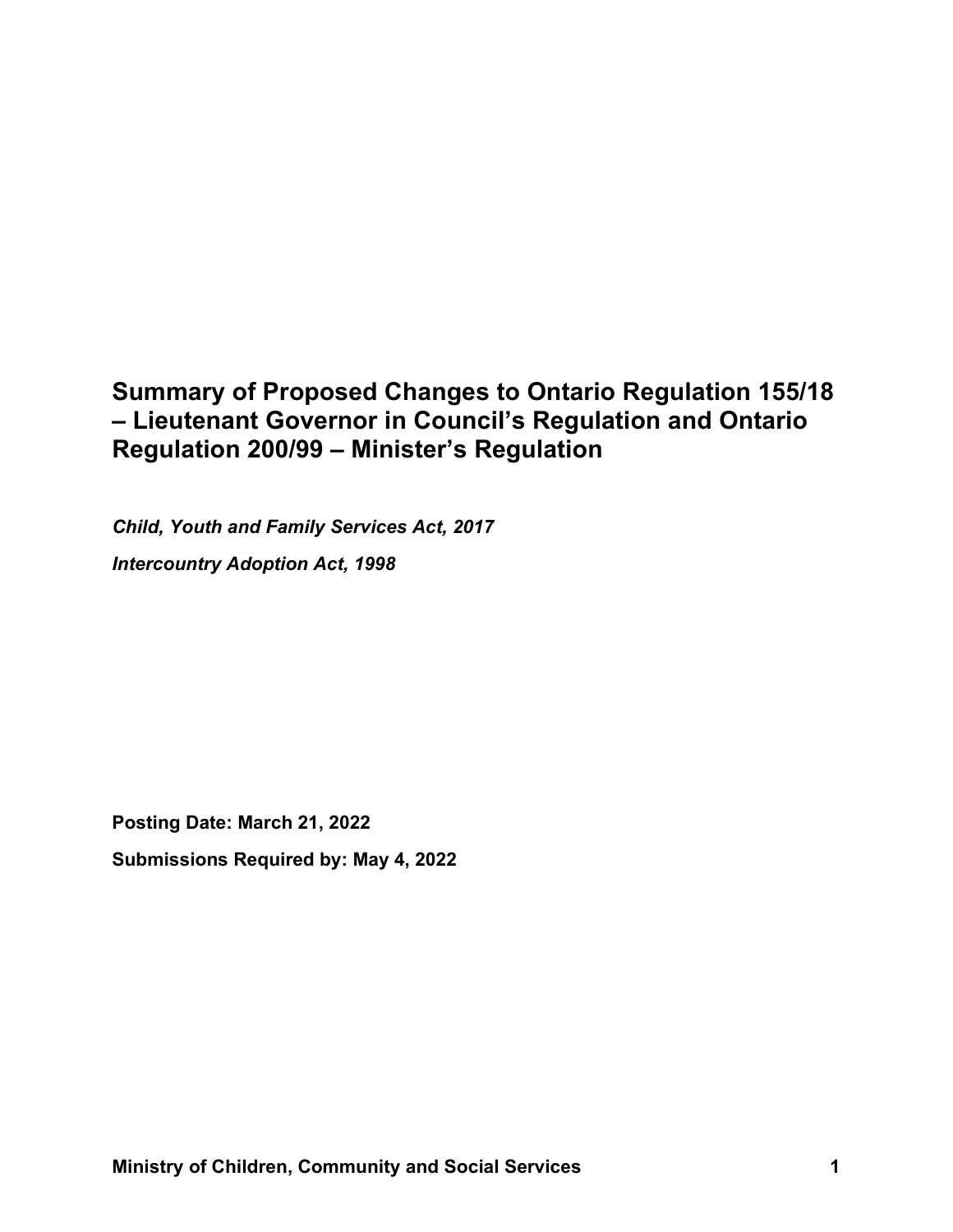## **Purpose**

The purpose of this document is to seek feedback from Ontarians on a summary of proposed **draft** amendments to Ontario Regulation (O. Reg.) 155/18 under the *Child, Youth and Family Services Act, 2017* (CYFSA) and O. Reg 200/99 under the *Intercountry Adoption Act, 1998* (IAA). The proposed changes are about streamlining and clarifying when police record checks are required in the child and youth services sector, and what practices and procedures are to be followed when a check is required. The changes will affect service providers funded or licensed to deliver services under the CYFSA or the IAA.

Please provide the Ministry of Children, Community and Social Services (the ministry) with your comments on the proposal by email to [CYFSA@ontario.ca](mailto:CYFSA@ontario.ca) by May 4, 2022. Please reference the section and paragraph/bullet (e.g., B1(ii)(a)) in your feedback for clarity.

**Disclaimer**: In this policy intent summary, the term "residential" is used for legal accuracy, however, the ministry recognizes that this term, in the context of providing group and foster care to children and young persons in Ontario, may be traumatizing and triggering for First Nations, Inuit and Métis peoples given the history of the residential school system in Canada. As a result, the ministry is reviewing options for other language that could be used in the CYFSA and its regulations to describe "residential care" provided to children and young persons in licensed residential settings. As this work continues, the ministry will be consulting with stakeholders across Ontario, including representatives of First Nations, Inuit and Métis peoples and Indigenous service providers, given the importance of their perspectives in this area and others.

### **Proposed Regulatory Changes**

The ministry is proposing new regulatory provisions under the *Child, Youth and Family Services Act, 2017* (CYFSA) and the *Intercountry Adoption Act, 1998* (IAA) to streamline and clarify when police record checks are required in the child and youth services sector, and what practices and procedures are to be followed when a check is required. The proposed requirements, developed with input from external sector partners and internal stakeholders, incorporate best practices respecting the use of police record checks from various sectors that deliver services to vulnerable people and from other jurisdictions.

**Note:** The *Police Record Checks Reform Act, 2015 (*PRCRA*)* came into force on November 1, 2018 and governs how a police record check is conducted and disclosed in Ontario. The Act establishes three types of checks (Criminal Record Checks, Criminal Record and Judicial Matters Checks, and Vulnerable Sector Checks) and limits and standardizes the kinds of records police services may disclose when completing each type of check. The PRCRA does not specify when/for whom police record checks should be obtained. The Act and its regulations include some exemptions that set out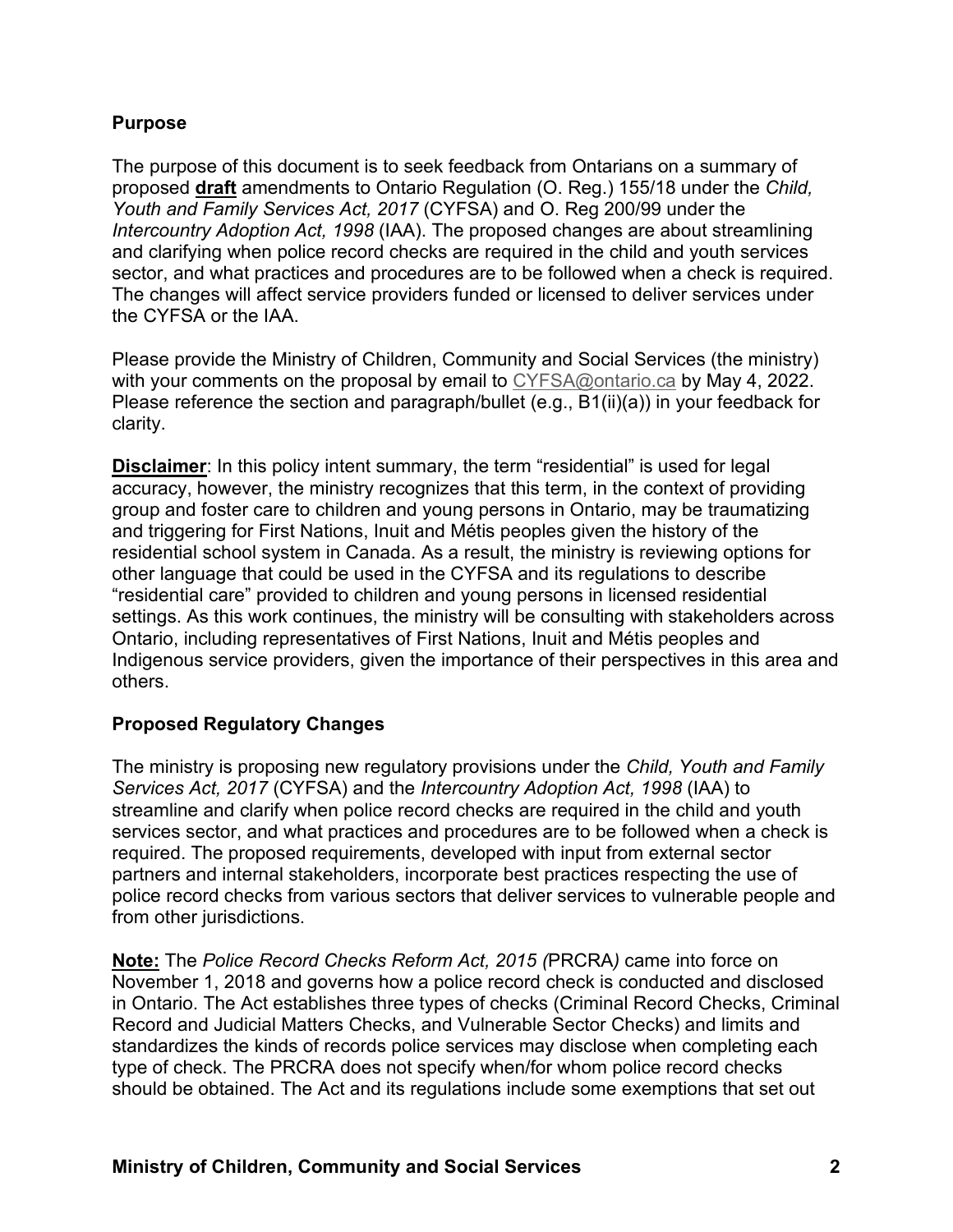instances where the PRCRA requirements (e.g., limitations on the information that can be disclosed) do not apply. Checks used to screen a number of roles and positions within the child and youth services sector (e.g., foster parents, prospective adoptive parents) are exempt from application of the PRCRA. Unless certain conditions are met, police services may not disclose information pursuant to an exemption set out in the [Exemptions Regulation \(O. Reg. 347/18\)](https://can01.safelinks.protection.outlook.com/?url=https%3A%2F%2Fwww.ontario.ca%2Flaws%2Fregulation%2F180347&data=04%7C01%7CMarta.Kwiatek%40ontario.ca%7C98b42a099126438a9dfb08d9328b6325%7Ccddc1229ac2a4b97b78a0e5cacb5865c%7C0%7C0%7C637596396517211736%7CUnknown%7CTWFpbGZsb3d8eyJWIjoiMC4wLjAwMDAiLCJQIjoiV2luMzIiLCJBTiI6Ik1haWwiLCJXVCI6Mn0%3D%7C1000&sdata=VRaLWbAhqpzE8k%2FqIAmBBAqViWw0BhPru3YMlNN17Q8%3D&reserved=0) beyond the information that could be included in one of the three types of checks set out in the PRCRA.<sup>1</sup>

The proposed requirements will provide measures that are expected to better protect vulnerable children and young persons and promote transparency and standardization across the child and youth services sector by:

- **Establishing minimum requirements** for police record checks in the child and youth services sector.
- **Detailing practices and procedures** that service providers must follow when a check is required, including:
	- $\circ$  Who is required to obtain a police record check (see sections A and B1);
	- $\circ$  How long the police record check is valid for the purpose for which it was sought under the CYFSA and the IAA, and how often a check needs to be repeated (see sections E and C);
	- o The timelines applicable in different circumstances for requesting and providing the police record check (see section C).
- **Establishing standards** for the type of check or records required to be provided, including:
	- $\circ$  For the purposes of screening individuals for specified roles and positions (e.g., foster parent, prospective adoptive parent) where the PRCRA does not apply, identifying the specific records to be sought in a check (see section B2). As these searches are exempt from the PRCRA, they may contain records in addition to those that can be disclosed as part of a check to which the PRCRA applies.
	- $\circ$  For the purposes of screening other individuals involved in providing child and youth services (e.g. staff or volunteer at a children's aid society) where the PRCRA does apply, setting out the type of police record check that must be provided (e.g., Vulnerable Sector Check).

The proposed requirements are intended to better support the safety and well-being of vulnerable children and young persons by promoting the appropriate and timely screening of individuals who are or may be placed in a position of trust and authority over a child or young person. Developing consistent screening standards in the child and youth services sector is also intended to help address concerns raised in past Coroner's Inquests into the deaths of vulnerable children about protecting their safety.

<sup>1</sup> O. Reg. 347/18, s. 0.3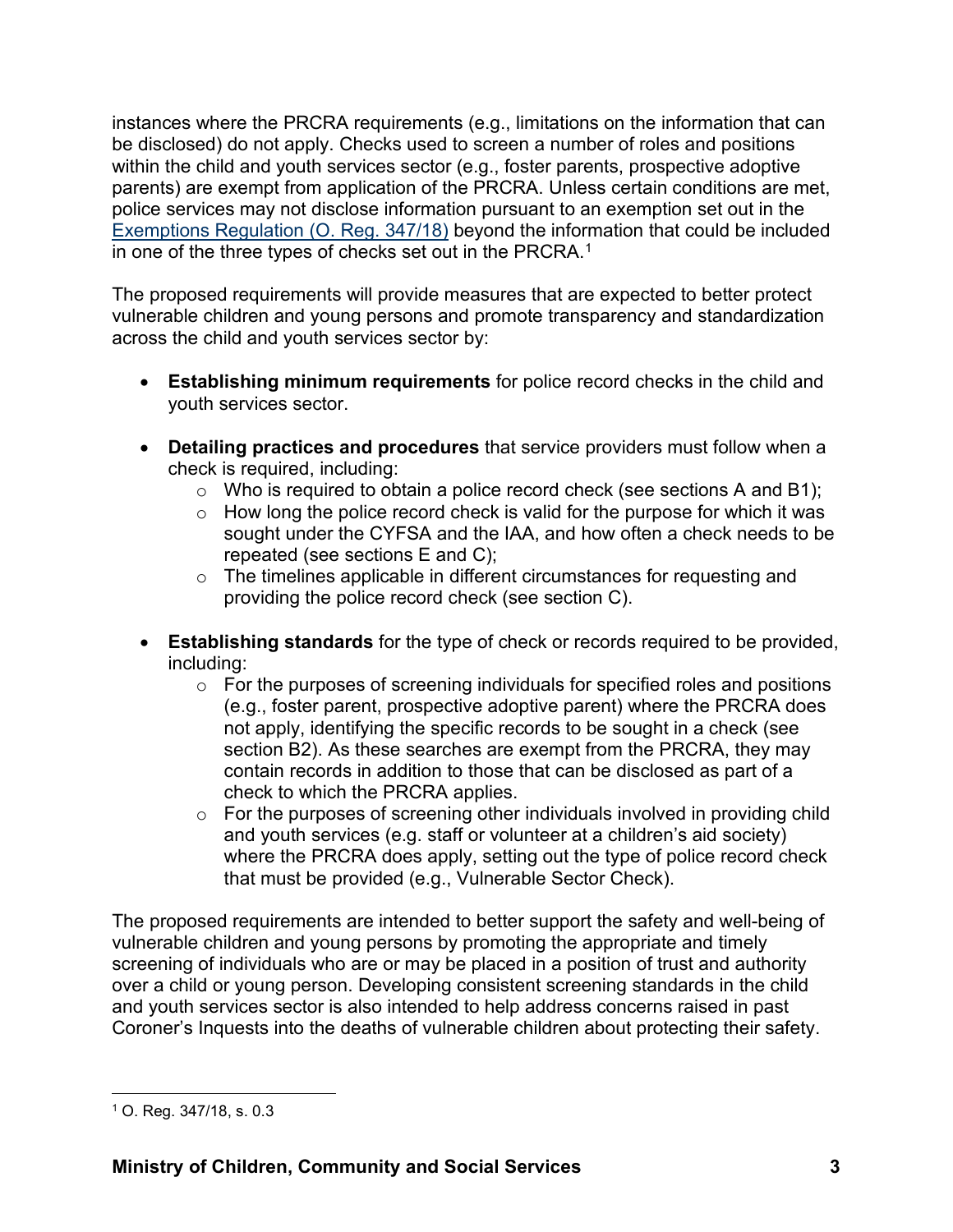In developing the proposed requirements, the following have also been important considerations:

- The individual rights and interests (including privacy and human rights) of persons who will be required to request and provide the results of police record checks; and
- The interests of children and young persons in receiving services that take into account their identity characteristics as well as their cultural and linguistic needs.

The ministry has worked to balance the nature and scope of the records requested in relation to individuals that will be working in service delivery settings with the potential risk to children and young persons. For example, a police record check containing a broader range of records is only required for individuals that will be in a unique position of trust and authority with respect to a child or young person.

The proposed requirements also contemplate processes and procedures intended to safeguard individual privacy interests. For example, individuals required to provide police record checks would request and receive their police record checks directly from the police service (the checks would not be provided by the police service directly to the person or entity requiring the check). Furthermore, individuals subject to police record check requirements will have the opportunity to contextualize any records released on a check and explain why they may or may not be relevant to the position they are holding/seeking.

Additionally, as described in section B1(i) of the table below, disclosure of a broader range of records will, with limited exceptions, be subject to the disclosure framework set out in O. Reg 347/18 under the PRCRA. This disclosure framework not only constrains disclosure of records that exceed the scope of a Vulnerable Sector Check, but also introduces further procedural safeguards for individuals who are the subject of the police record check. Such procedural safeguards include the opportunity to request reconsideration of the information disclosed as part of a police record check; and/or request corrections to the results of a police record check.

The ministry has held some early consultations respecting the potential police record check requirements to inform the development of the regulatory provisions. The ministry heard that increased oversight and transparency are broadly endorsed by sector partners.

The following table provides a summary of the proposed changes to O. Reg. 155/18 and O. Reg. 200/99.

### **A. Individuals Required to Request a Vulnerable Sector Check**

i. The Schedule in the PRCRA defines the records that are released under a "Vulnerable Sector Check". This includes information about criminal convictions where a pardon or record suspension was granted, if authorized under the *Criminal Records Act, 1985* (Canada). Where the "exceptional disclosure test"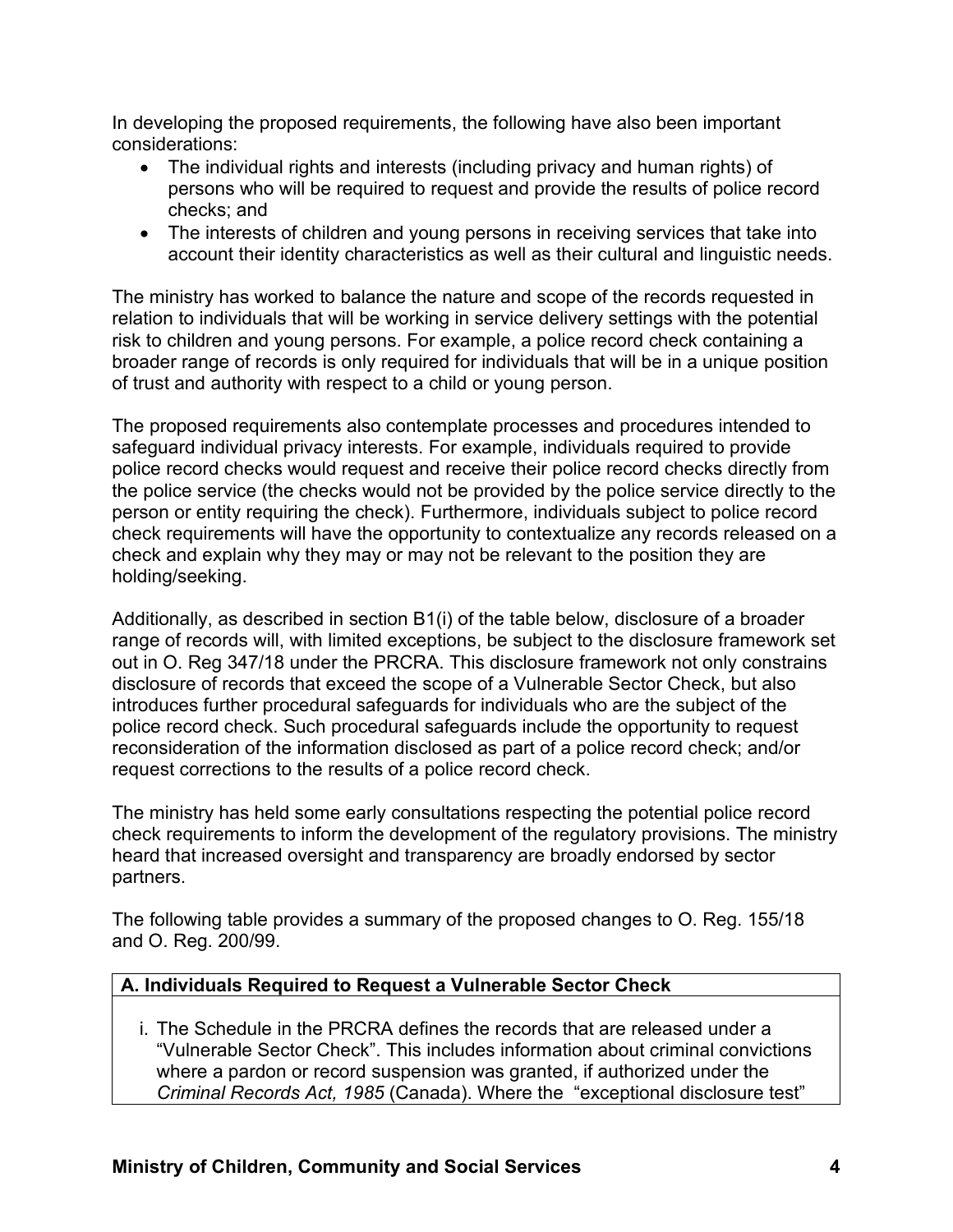set out at s. 10 of the PRCRA is met, a Vulnerable Sector Check will also contain non-conviction information (records relating to an individual who was charged with certain types of offences but the charge was dismissed, withdrawn or stayed).

- ii. Under the proposed regulatory provisions, the following persons could be required to provide a Vulnerable Sector Check:
	- a) Persons who hold an adoption licence under Part VII of the CYFSA or under the IAA or who are applying for an adoption licence (where the licensee or prospective licensee is a corporate entity, the officers and directors of the corporation would be required to request a Vulnerable Sector Check)
	- b) Adoption practitioners and people who seek to be adoption practitioners; and
	- c) Unless they are required to seek a check containing the expanded list of records described in the sections below, all persons who may have unsupervised interaction with children and young persons as a result of their professional affiliation (e.g. employee, volunteer, student on placement, board member, contractor, birth parent counsellor) with one of the following:
		- 1) A service provider under the CYFS $A^2$
		- 2) A person issued a licence to facilitate adoptions under the IAA
- iii. The ministry is continuing policy work and engagement, including with societies (including Indigenous societies), Indigenous partners, and policing stakeholders, to determine appropriate approaches to police record check requirements (e.g., potentially being subject to a Vulnerable Sector Check) for youth who were receiving foster care from the foster parent immediately before their 18th birthday who are still residing with the same individual who had been providing foster care as a foster parent, and are now either receiving services under the CYFSA from a children's aid society, or are residing with the same individual who had been providing foster care as a foster parent, in a host family residence, as defined in the Services and Supports to Promote the Social Inclusion of Persons with Developmental Disabilities Act (SIPDDA), 2008).

### **B1. Individuals Required to Request a Check Containing a Broader Range of Records Including Non-Conviction Information**

i. Individuals who are or will be in unique positions of trust and authority over highly vulnerable children and youth (e.g., providing care for children who have been removed from the care of their parent/caregiver) are proposed to be screened using a broader range of police records, including additional nonconviction information (i.e., records in addition to those that would be disclosed under a Vulnerable Sector Check), as one measure of determining whether they are suitable for the position/role. This requirement would also capture

<sup>2</sup> Under s. 2(1) of the CYFSA, service providers include holders of a licence issued under Part VIII or Part IX of the CYFSA and persons or entities, including children's aid societies, that provide a service funded under the CYFSA.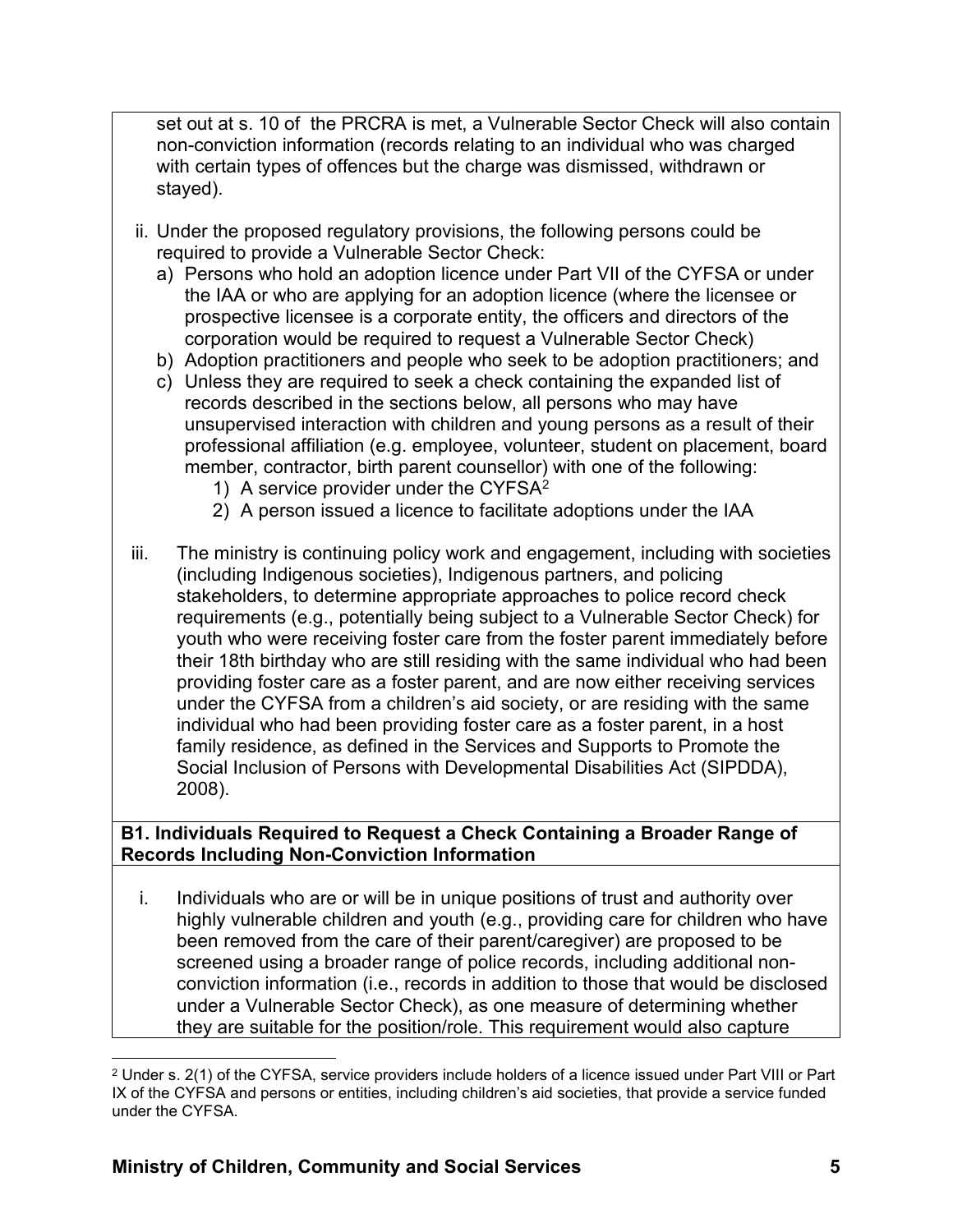certain other adults in the setting, to assist in determining whether they may pose a risk to the safety and well-being of children and young persons in that setting. Police record checks to screen individuals for all of these roles and positions are exempt from application of the PRCRA, as they fall within the exemptions identified in s. 2(2) paragraph 8 of the PRCRA or in s. 1 of O. Reg 347/18. A broader range of records may therefore be disclosed than would be permitted under a Vulnerable Sector Check; however, for those police record checks that are exempt under s.1 of O. Reg. 347/18, police services would only have the authority to disclose such records if they met the conditions set out in O. Reg. 347/18 under the PRCRA.<sup>3</sup>

- ii. Under the proposed regulatory provisions, the following persons would be required to request from a police service a police record check that contains this broader range of records (listed in the section below entitled: "Records to Be Requested by Individuals Referred to in B1"):
	- a) Persons who hold a residential licence under Part IX of the CYFSA or who are applying for a residential licence (where the licensee or prospective licensee is a corporate entity, the officers and directors of the corporation);
	- b) Current and prospective employees/students/volunteers who are or will be providing direct residential care to vulnerable children and young persons;
	- c) Prospective adoptive parents, and adults 18 and older who live in the home;
	- d) Kinship service caregivers and persons providing care in a "place of safety" (as defined in s. 74(4) of the CYFSA);
	- e) Foster parents and prospective foster parents; and
	- f) Adults who are 18 and older who live in a foster, kinship service or "place of safety" home under the CYFSA.
- iii. The ministry is continuing policy work and engagement, including with societies (including Indigenous societies), Indigenous partners, and policing stakeholders, to determine appropriate approaches to police record check requirements (e.g., potentially being subject to the requirement to request a check containing a broader range of records) for:
	- a) Individuals providing care to First Nations, Inuit or Métis children pursuant to a customary care agreement;
	- b) Roles/positions in directly operated Youth Justice facilities and youth probation offices; and
	- c) The Child and Parent Resource Institute, a directly operated mental health facility.

<sup>&</sup>lt;sup>3</sup> Section 0.3 of O. Reg 347/18 under the PRCRA prohibits a police service that is performing a police record check pursuant to an exemption set out in the regulation from disclosing any information beyond what would be provided in one of the three types of checks set out in the PRCRA, unless the information represents a public safety concern. The police service may not disclose more information than is necessary to indicate the public safety concern. Further, the chief of police or designate must reasonably believe that the information revealed raises clear public safety concerns, is recent or has occurred with enough frequency to raise ongoing public safety concerns, is directly relevant to the position the individual is being screened for, and is based on reliable sources.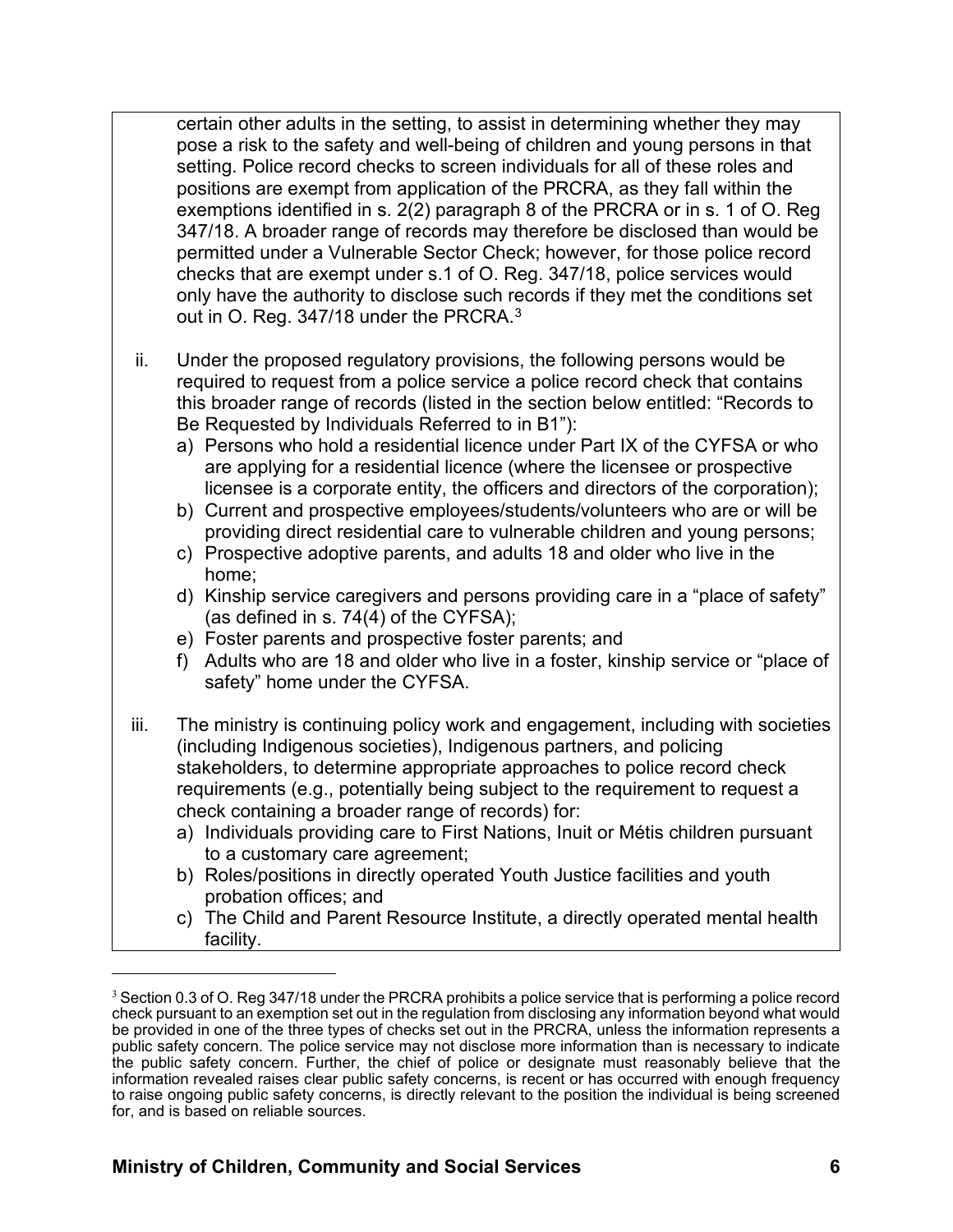# **B2. Police Records to Be Requested by Individuals Referred to in B1**

- i. The proposed regulatory provisions would require persons holding or seeking specified roles/positions within the child and youth services sector (those listed in B1) to request a police record check that contains the records listed below. As noted above, these checks are exempt from application of the PRCRA, either pursuant to s. 2(2) paragraph 8 of the PRCRA or s.1 of O. Reg. 347/18.
- ii. This list of records is modelled on the list of records requested in the police record check that must be obtained by non-parents who are applying for decision-making responsibility for a child under the *Children's Law Reform Act* and includes non-conviction information*.*
- iii. The records requested would include :
	- a) every criminal offence of which the person has been convicted, except in respect of which a pardon has been issued or granted under the *Criminal Records Act, 1985* (Canada);
	- b) despite clause (a) above, any conviction for which a pardon has been granted, where disclosure is authorized under the *Criminal Records Act, 1985* (Canada);
	- c) every criminal offence of which the person has been found guilty and has been discharged, except an offence in respect of which the *Criminal Records Act, 1985* (Canada) requires that the record be purged;
	- d) every finding of guilt under the *Youth Criminal Justice Act, 2002* (Canada) in respect of the individual during the applicable period of access under that Act;
	- e) every outstanding order of a judge or justice of the peace made against the person in respect of a criminal matter, including a probation order, prohibition order or warrant;
	- f) every outstanding restraining order made against the person under section 35 of the *Children's Law Reform Act, 1990*, section 46 of the *Family Law Act, 1990* or section 137 of the *Child, Youth and Family Services Act, 2017*, or any predecessors of those sections;
	- g) every outstanding criminal charge against the person;
	- h) every criminal charge against the person that,
		- i. resulted in a finding of not criminally responsible on account of mental disorder,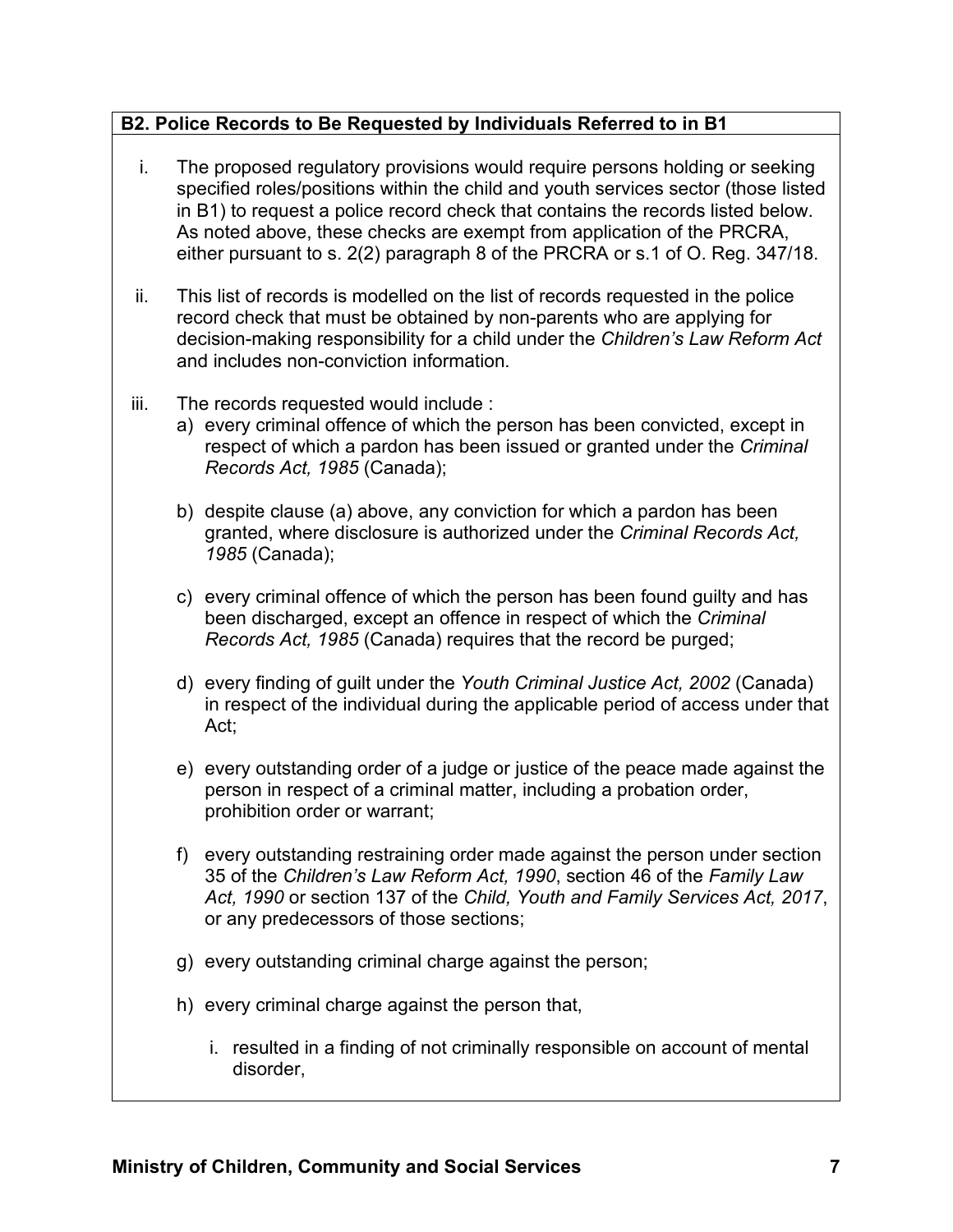- ii. resulted in a stay of proceedings,
- iii. was dismissed by the court, or
- iv. was withdrawn by the Crown
- i) every contact between the person and a police force or service for which the police force or service has a written record
- j) every contact between the person and a police force or service in relation to actions taken against the person under the Mental Health Act, 1990 because of a determination under that Act that the person was suffering or apparently suffering from a mental disorder of a nature or quality that would likely result in serious bodily harm to the person or to another person or in serious physical impairment of the person.
- iv. While the proposed regulatory provisions would require the specified persons to request the listed records from a police service, for those checks that are exempt from application of the PRCRA under s. 1 of O. Reg. 347/18, the disclosure of any records that exceed the scope of a Vulnerable Sector Check would be subject to the conditions set out in section 0.3 of that regulation.

### **C. Timing and Frequency of Police Record Checks**

- i. Police record checks are point-in-time checks that should be repeated at regular intervals for individuals who have previously provided a check to support service providers in assessing whether the individual is still suitable to be in a position of trust and authority over a child or young person.
- ii. Under the proposed regulatory provisions, and subject to input from policing stakeholders, the following timing and frequency (i.e., every 3 years) requirements for requesting police record checks and providing the results would apply:
	- **1) Applicants and holders of licenses under Parts VIII and IX of the CYFSA, or under the IAA**
		- a) Persons who are applying for an adoption licence (where the prospective licensee is a corporate entity, the officers and directors) and persons who are applying for a residential licence (where the prospective licensee is a corporate entity, the officers and directors) would be required to request the relevant police record check and provide the results to a ministry Director as part of their application.
		- b) Persons who hold an adoption license or residential licence would be required to request the relevant police record check and provide the results to a ministry Director at least once every three years after they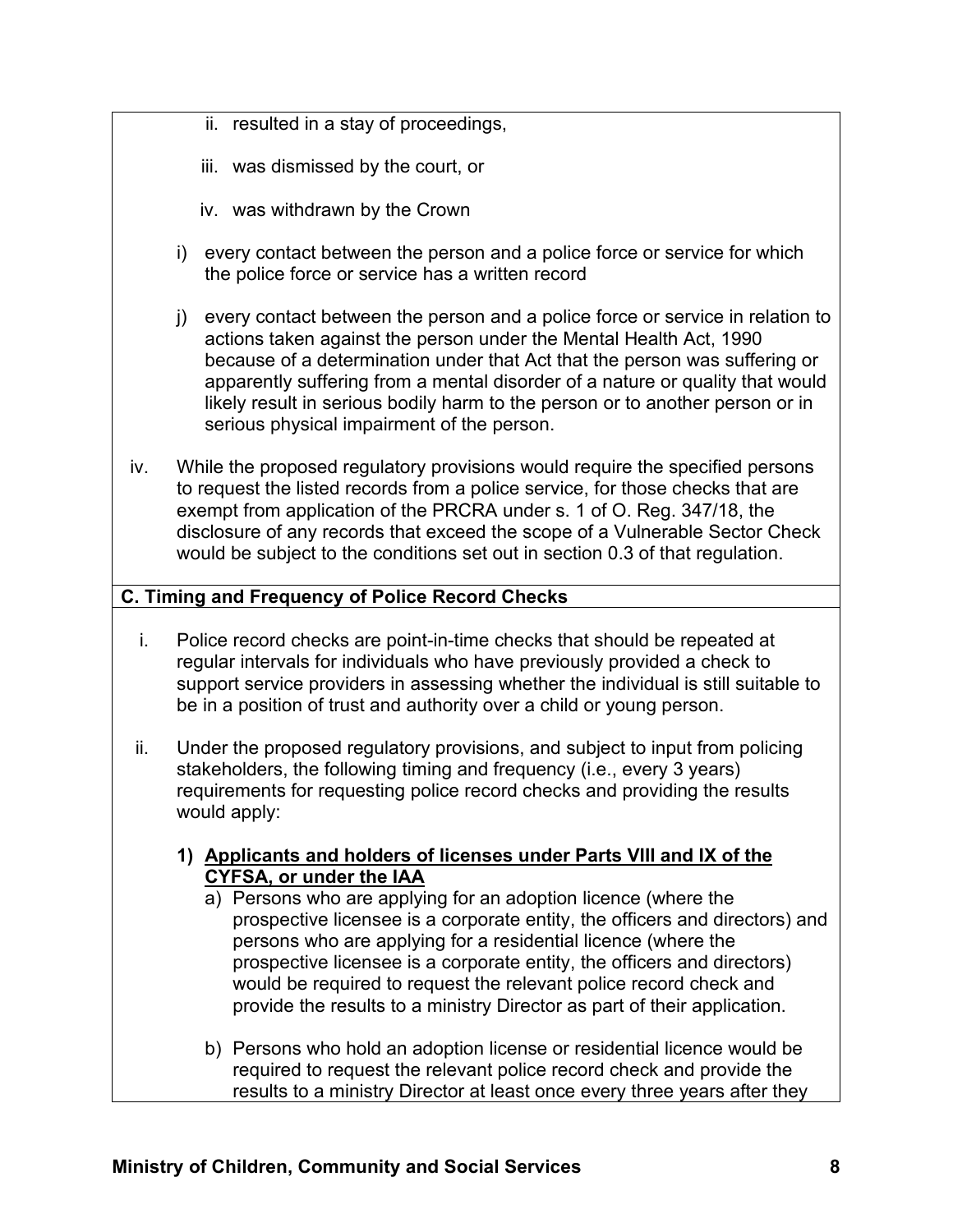provided the last police record check.

c) Officers and directors of corporations holding either an adoption licence or a residential licence would be required to request the relevant police record check and provide the results to a ministry Director within 60 days of becoming an officer or director of the corporation and at least once every three years thereafter.

## **2) Adoption Practitioners**

- a) Persons seeking to be adoption practitioners would be required to request a Vulnerable Sector Check and provide the results to a ministry Director at the time they seek to be approved as an adoption practitioner.
- b) An adoption practitioner would be required to request a Vulnerable Sector Check and provide the results to a ministry Director at least once every three years after they provided the last police record check.

## **3) Prospective adoptive parents and adults living with them**

a) Prospective adoptive parents and adults who live with them would be required to request a check containing a broader range of records, including non-conviction information, and provide the results to a children's aid society or adoption practitioner as part of an adoption homestudy assessment and at least once every three years thereafter until a final order is made for the child's adoption either by an Ontario court or by a court in another jurisdiction.

# **4) Place of safety caregiver and adults living with them**

a) A person who is or seeks to be a primary caregiver for a child in a home designated as a place of safety, and any adult living with them, would be required to request the relevant police record check as soon as practicable after the placement is identified by the society but no later than 7 days after the child is placed in the home and then provide the police record check results to the relevant service provider as soon as possible after receiving it.

# **5) Kinship service caregiver and adults living with them**

a) A person who is or seeks to be a primary caregiver for a kinship service placement, and any adult living with them, would be required to request the relevant police record check as soon as practicable after the placement is identified by the society but no later than 7 days after the child is placed in the home and then provide the police record check results to the relevant service provider as soon as possible after receiving it.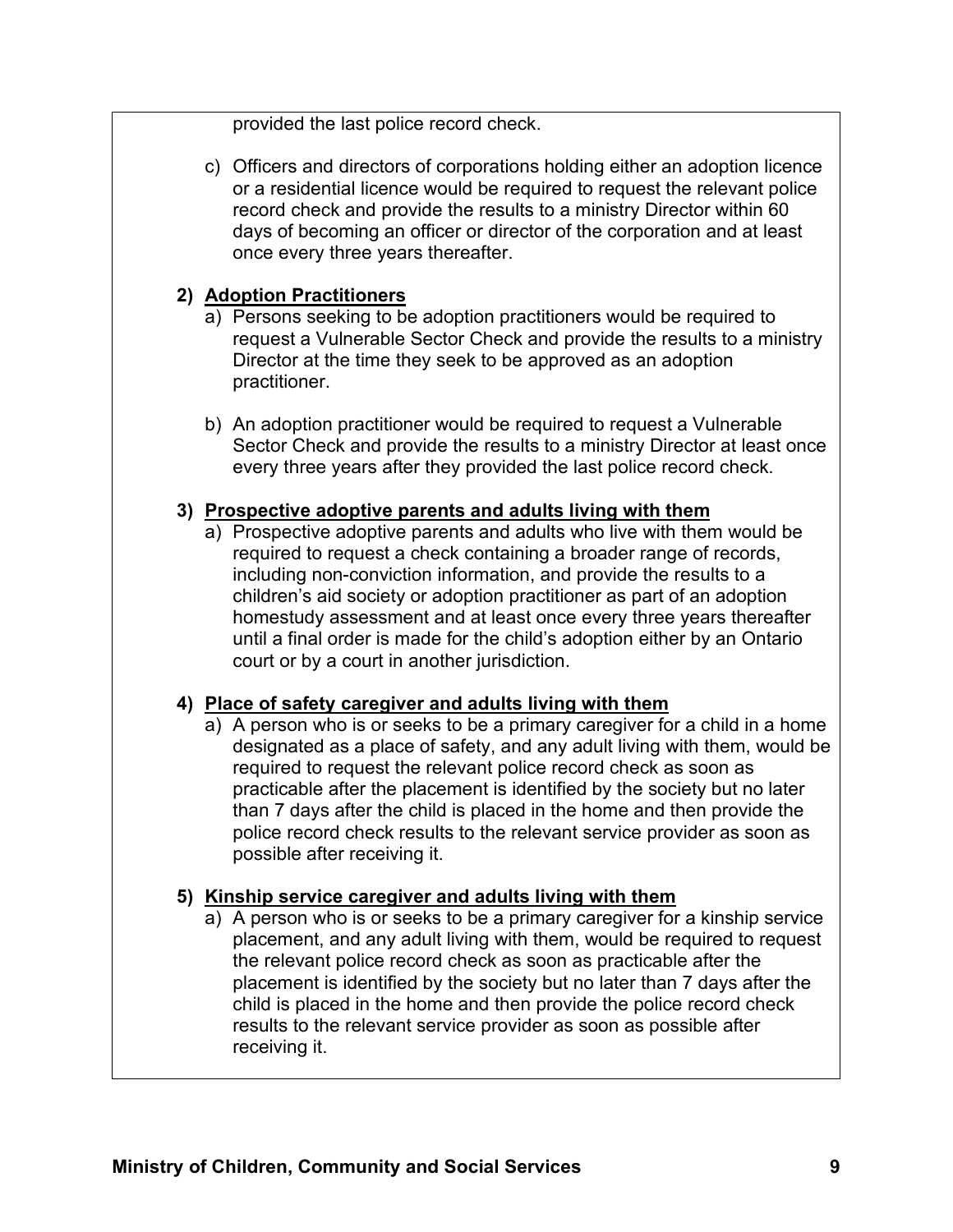b) A kinship service caregiver and any adult living with them would be required to request the relevant police record check and provide the results to a service provider at least once every three years after they provided the last police record check, for so long as the caregiver continues to receive services from the society. Such persons would not be required to submit a police record check after they have been granted legal custody under clause 102(1) of the CYFSA of a child whom they were providing kinship service if they are not acting as a kinship service caregiver for any other child.

## **6) Foster parents, prospective foster parents and persons living with them**

- a) A prospective foster parent and any adult living with them would be required to request the relevant police record check before they begin interacting with children or young persons without supervision and then provide the police record check results to the relevant service provider as soon as possible after receiving them.
- b) A foster parent and any adult living with them would be required to request the relevant police record check and provide the results to a service provider at least once every three years after they provided the last police record check. Such persons would not be required to submit a police record check after they have been granted legal custody under clause 116(1)(b) of the CYFSA of a child whom they were fostering if they are not acting as a foster parent for any other child.

# **7) Persons who have or who seek a professional affiliation with a service provider or an adoption licensee under the IAA**

- a) All persons seeking a professional affiliation with a CYFSA service provider (employees, volunteers, students on placement, board members, contractors, birth parent counsellor) or with a person issued a licence to facilitate adoptions under the IAA and who may as a result have unsupervised interaction with children and young persons receiving services from that service provider or licensee are required to request the relevant police record check before the person begins interacting, without supervision, with children or young persons. They would then be required to provide the relevant police record check results to the relevant service provider or licensee as soon as possible after they receive it.
- b) All persons who have a professional affiliation as described above would be required to request the relevant police record check and provide the results at least once every three years after they provided the last police record check.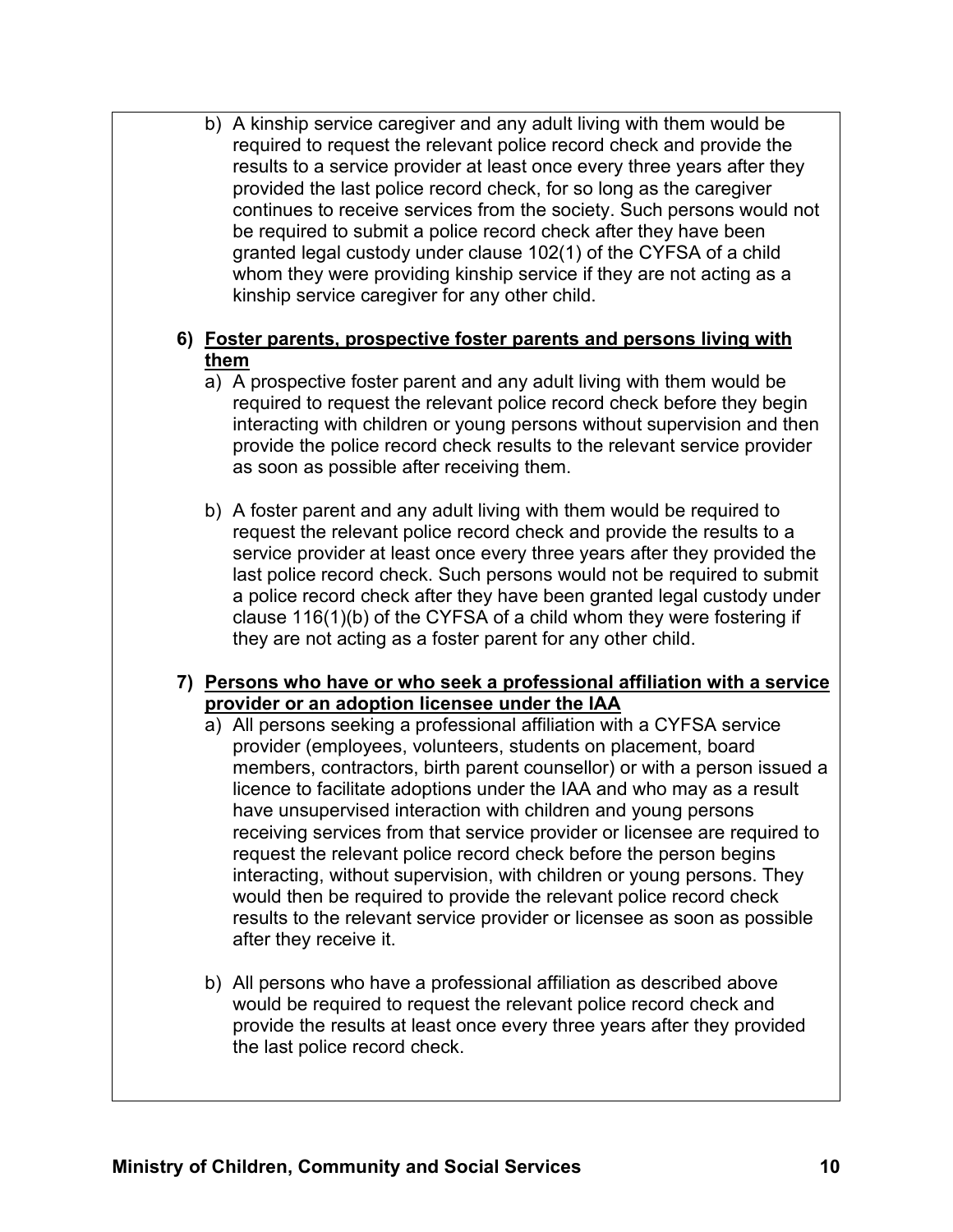# **8) Persons turning 18 years of age**

- a) The following persons would be required to request a police record check within 60 days of turning 18 and to provide the results to the relevant service provider, adoption practitioner or adoption licensee as soon as possible after receiving it:
	- i. A person who has a professional affiliation with the service provider or licensee (employees, volunteers, students on placement, board members, contractors) and who may as a result have unsupervised interaction with children or young persons
	- ii. A person living with a foster parent or prospective foster parent (please note the ongoing policy work with respect to the persons described at A(iii) of this table)
	- iii. A person living with a prospective adoptive parent
	- iv. A person living with a place of safety caregiver
	- v. A person living with a kinship service caregiver

# **D. Offence Declarations**

- i. An offence declaration is a written statement signed by the person making the declaration, which lists, in relation to a specified period of time, all of the person's convictions for offences under the *Criminal Code* (Canada) and every criminal offence for which there is an outstanding charge or warrant for arrest in respect of the person.
- ii. Under the proposed regulatory provisions, persons required to request a police record check and provide the results would also be required to provide an offence declaration at the same time, to cover the period of time between when the person requested the check from the police service and when the person provided the results to the relevant entity (e.g. ministry director, service provider, adoption practitioner, etc.). Additionally, in a year in which a person is not required to request a police record check and provide the results, the person would be required to provide an offence declaration on or before the anniversary of the day on which the person last provided an offence declaration or results of a police record check.

# **E. Validity of a Police Record Check**

i. Under the proposed regulatory provisions, results of a police record check would only be considered valid if it is an original copy that has been issued by a police record check provider within the last six months.

### **F. Statement of Relevance**

i. Under the proposed regulatory provisions, when providing results of a police record check, a person may also include a written statement about whether, in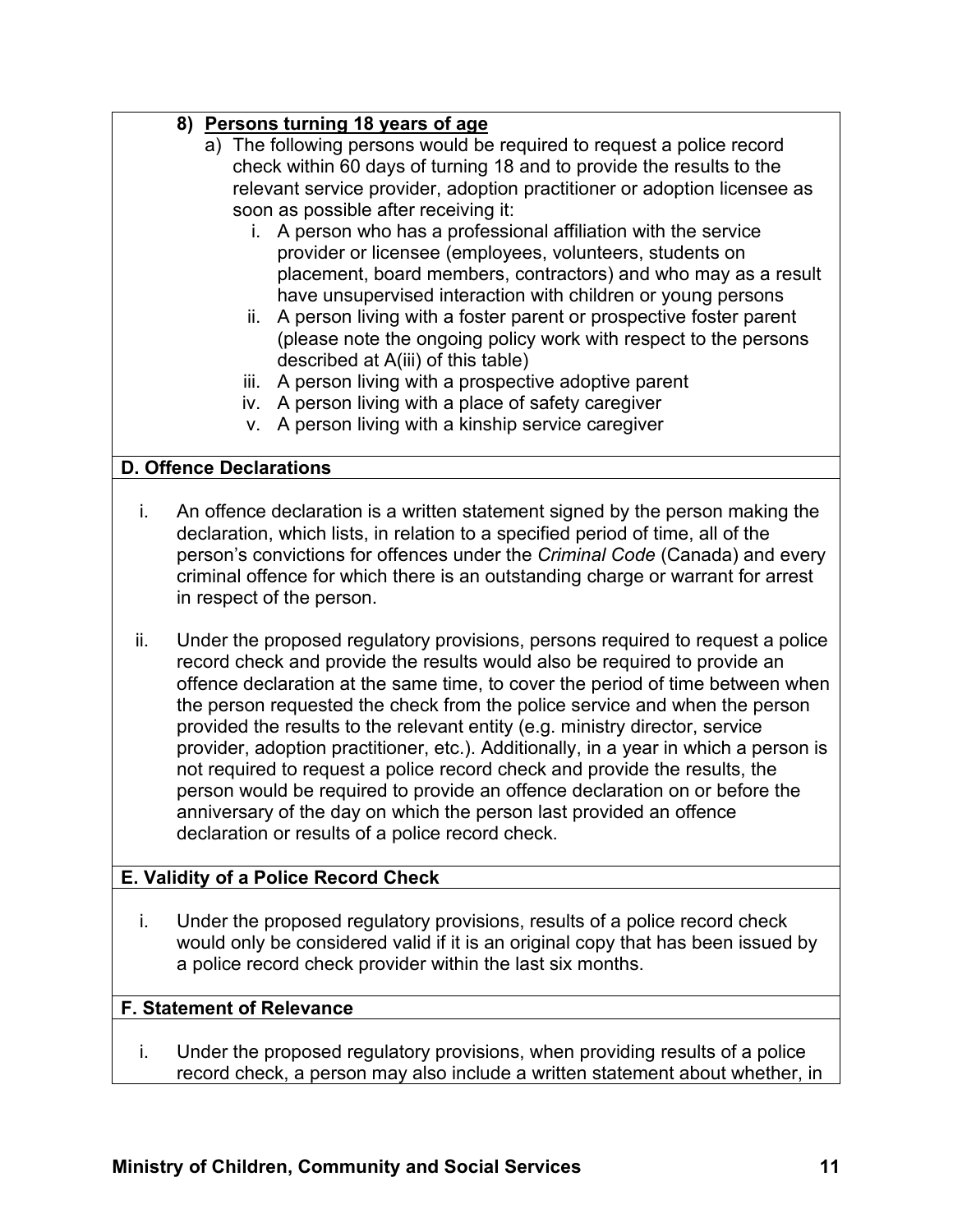their opinion, the contents of the record are or are not relevant to the position or role that the person holds or seeks to hold.

## **G. Obligations of Service Providers and Other Entities Who Receive Police Record Checks**

- i. Under the proposed regulatory provisions, a service provider or other entity that may receive results of a police record check would be required to make the following information available to any person who may be required to request a police record check and provide the results:
	- a) The process for obtaining a police record check.
	- b) The process for submitting an offence declaration.
	- c) Information about how the service provider or other entity will protect information contained in the police record check.
	- d) Information about the right of a person who provides a police record check to provide a written statement about whether, in their opinion, the contents of the record are or are not relevant to the position or role that the person holds or seeks to hold.

# **H. Notice of Conviction or Charge**

i. Under the proposed regulatory provisions, a person required to request a police record check would be required to, as soon as possible after being charged with and/or convicted of an offence under the *Criminal Code* (Canada), provide a written and signed notice informing a Director or service provider of the charge and/or conviction.

### **I. Break in Affiliation**

- i. Under the proposed regulatory provisions, if there is a break in the professional affiliation between a person who has a professional affiliation with a CYFSA service provider and that service provider, the following rules would apply:
	- a) In the case of a break that is 6 months or less, the person would be required to provide the service provider with any police record check or offence declaration the person would have been required to provide had the break not occurred.
	- b) In the case of a break that is longer than 6 months, the person would be required to provide the service provider with the relevant police record check and offence declaration even if the police record check or offence declaration would not be required had the break not occurred.
- ii. The same would apply in the case of a person who has a professional affiliation with a person issued a licence to facilitate adoptions under the IAA.